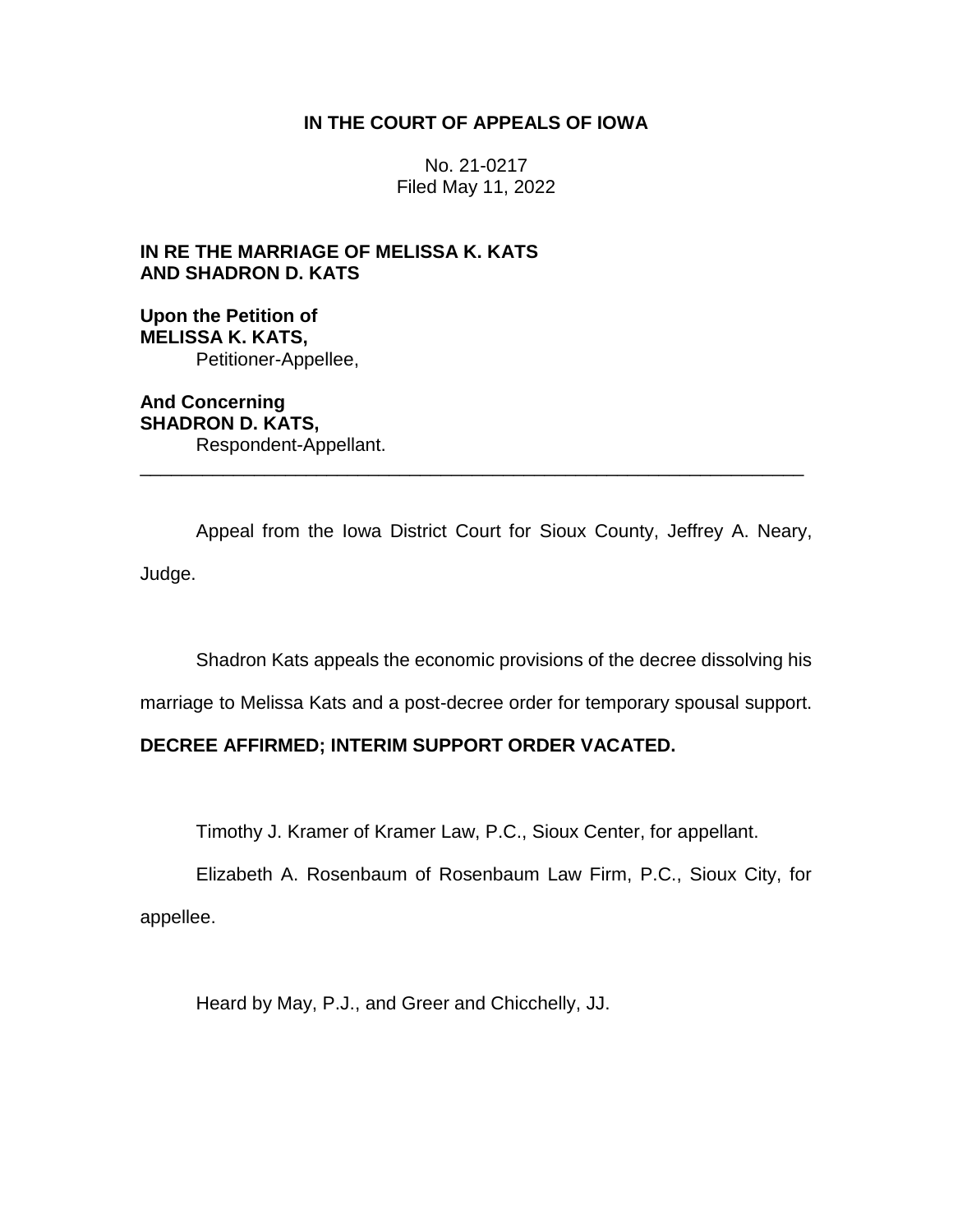### **CHICCHELLY, Judge.**

 $\overline{a}$ 

Shadron Kats (Shad) appeals the economic provisions of the decree dissolving his marriage to Melissa Kats (Missy). He challenges (1) the award of \$3000.00 per month in spousal support to Missy, (2) the valuation of some of the property and the amount of the property equalization payment, and (3) the award of \$50,000.00 in Missy's attorney fees and one-half of her expert witness fees. In this consolidated appeal, Shad also challenges a post-decree order that requires him to pay Missy \$2000.00 per month in temporary spousal support while this appeal is pending. Finally, each party requests an award of their appellate attorney fees and costs.

### *I. Background Facts and Proceedings.*

The parties were married for twenty-eight years and have three children. Their youngest child, B.M.K., turned eighteen shortly before trial. Because of cognitive deficits, B.M.K. cannot read or write and needs help with everyday tasks like bathing and dressing. B.M.K. was attending high school at the time of trial and is expected to graduate this spring.

Several successful business ventures began during the marriage. The parties bought a gas station with a convenience store and repair shop, which Shad operated. They sold that business after ten years and used the proceeds to purchase farmland, and Shad began a farming operation. Hauling grain to storage elevators led to the start of two trucking companies. Shad worked as a driver and dispatcher, while Missy helped with bookwork.<sup>1</sup>

<sup>&</sup>lt;sup>1</sup> Missy described her role as "a secretary." She testified that she can do payroll and quarterly reports but does not understand profits and losses.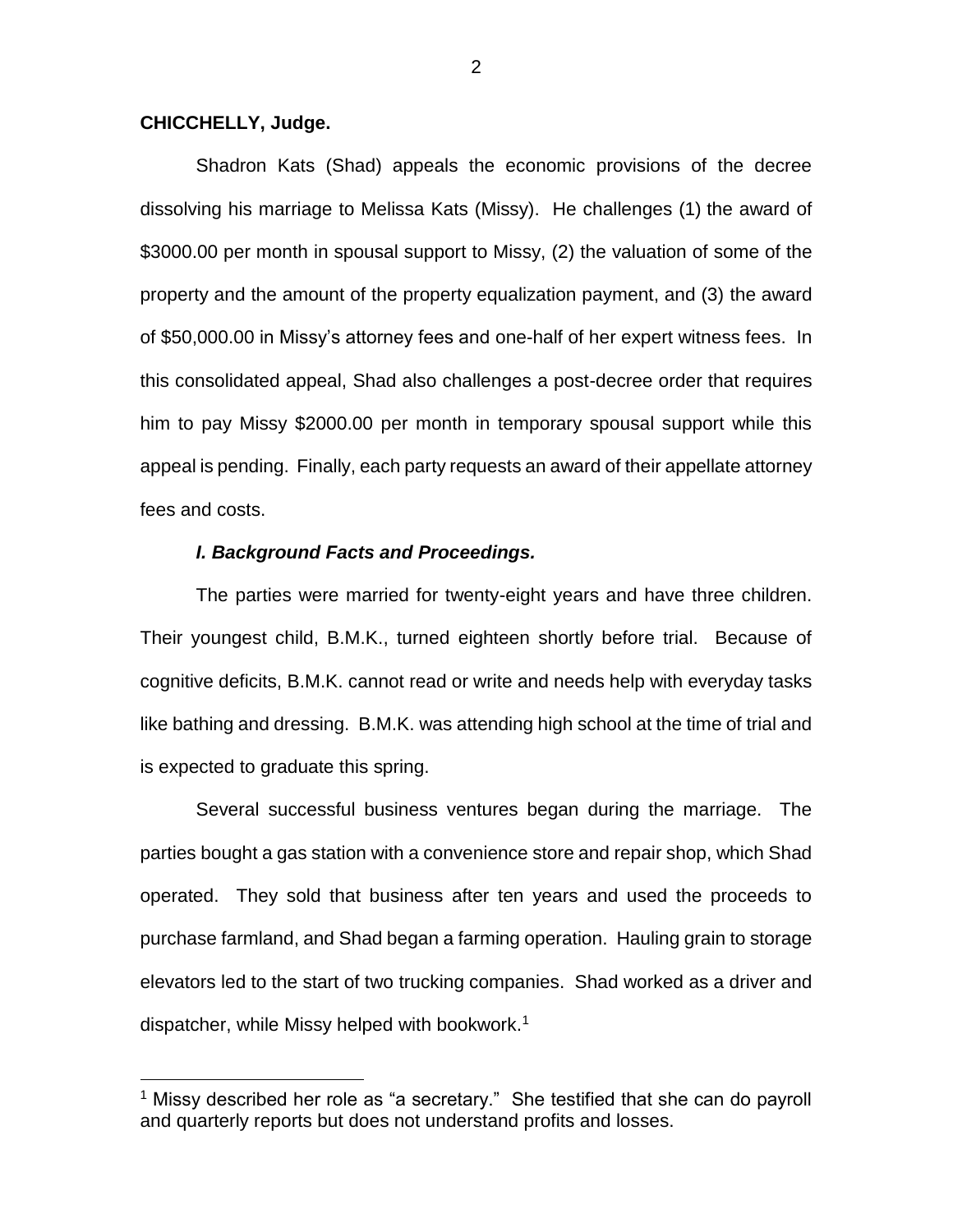Due to the success of their businesses, the parties acquired real estate and other property. On top of their homestead and four farms, Shad and Missy bought a second house and a cabin. At the time of the divorce, they also owned many vehicles, equipment for the farming and trucking operations, and some financial investments.

Missy petitioned to dissolve the marriage in September 2018. The matter went to trial two years later to determine the value of the parties' assets and how to divide them. The district court was also asked to decide the issues of spousal support and attorney fees.

The district court entered a decree dissolving the marriage in December 2020. The court assigned values to the contested assets and debts and attempted a roughly equal division of the property. To balance any remaining inequity, the court ordered Shad to pay Missy one-half of the difference in the value of the assets awarded in his favor.<sup>2</sup>

The court then turned to spousal support. Finding a significant difference in earning abilities, the court ordered Shad to pay Missy "reimbursement or transitional alimony in the amount of \$3000.00 per month for a period of 48 months . . . until paid in full." The court then ordered Shad to pay Missy \$3000.00 per

 $2$  Because of mathematical and typographical errors, the court modified the amount of the equalization payment in a post-decree order and again in an order nunc pro tunc. In the end, Missy received assets valued at \$2,697,166.40 and debt valued at \$946,415.86, a net value of \$1,750,750.54. Shad received assets valued at \$2,921,524.41 and the debt valued at \$968,904.94, a net award of \$1,952,619.57. Because the difference in net value of the awards was \$201,869.03 in Shad's favor, the court ordered Shad to pay Missy one-half that amount: \$100,934.52.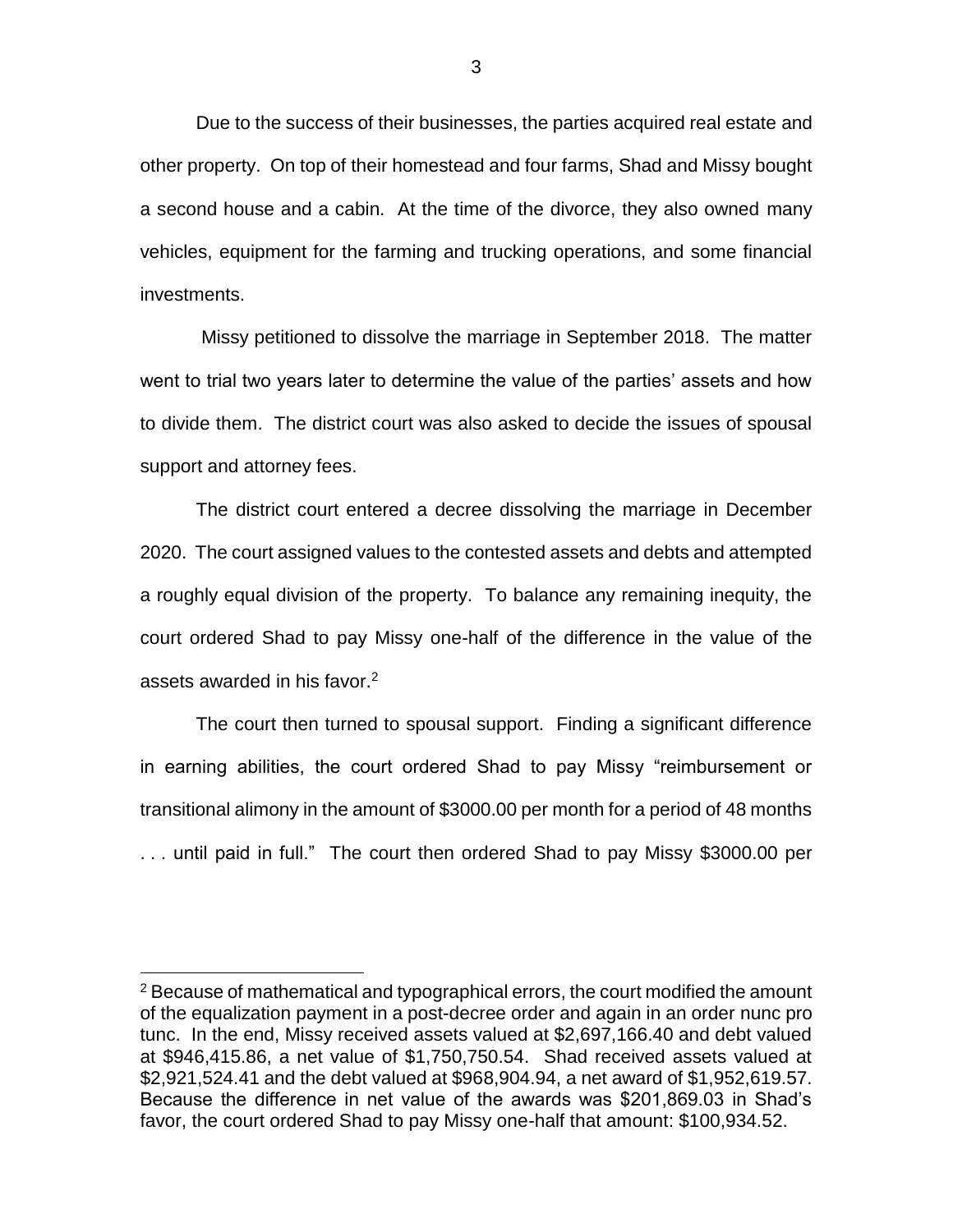month in traditional alimony for the rest of her life or until she "remarries or cohabitates with someone other than a member of her immediate family."

Finally, the court addressed Missy's request for an award of her attorney and expert witness fees. The court found it clear that Shad was responsible for much of the attorney fees that Missy incurred, which "could have been avoided had he chosen to take appropriate steps to provide discovery, cooperate with valuation experts, and avoided obstructive behavior." Because of the disparity in the parties' earnings, the court ordered Shad to pay \$50,000.00 of the \$75,750.75 Missy incurred in attorney fees. The court also ordered Shad to pay one-half of Missy's expert witness fees.

Shad timely filed a notice of appeal from the dissolution decree. He filed a "motion for stay/supersedeas bond" two days later, asking to use some of the real estate he was awarded in the decree as collateral for a supersedeas bond. In the alternative, he asked the court to "establish separate supersedeas bond amounts for the various judgments set forth in the Court's decree and amendments thereto."

Missy resisted Shad's motion for a stay or supersedeas bond, arguing she needed spousal support to meet her needs. In the alternative, she asked for and separately moved the court to order temporary alimony while the appeal was pending. Missy stated she was no longer employed by the trucking company and had no means of paying for insurance or maintaining a household without the support payments.

After a hearing, the court denied Shad's motion for a stay except to grant him "a 30-day stay of the execution of any judgment to allow him to secure the supersedeas bond and post it with the Clerk." The court denied Shad's request to

4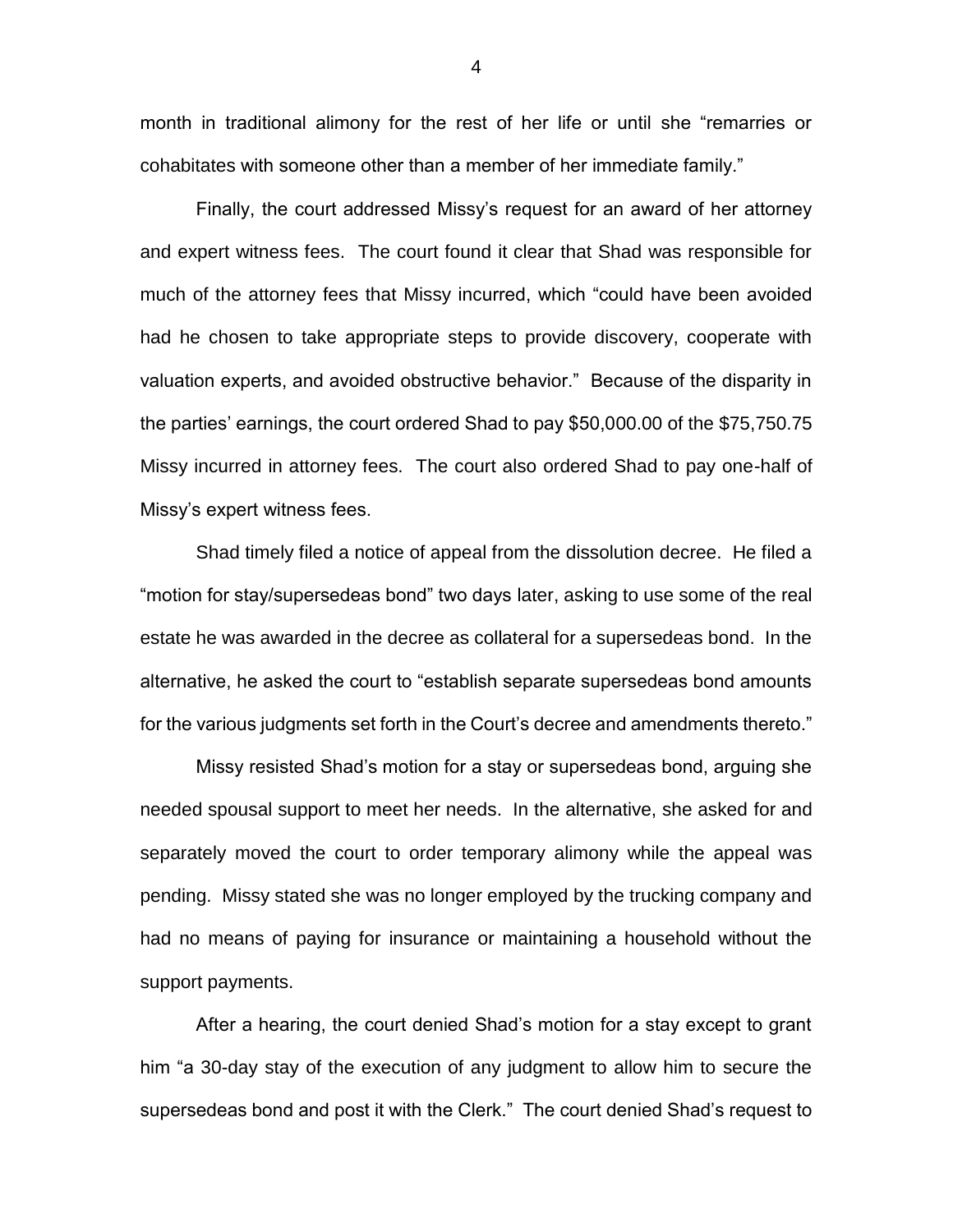use real estate to secure the supersedeas bond and set the total amount of the bond at \$181,428.00. The court noted the amount of the bond was "adjusted to reflect the payment of temporary alimony during the pendency of the appeal as a deduction for the alimony portion of the judgment on appeal." The court also set out separate amounts of supersedeas bonds for the property equalization, spousal support, and attorney fee award as Shad requested to permit him "to select which monetary judgments he wishes to stay." Finally, the court ordered Shad to pay Missy \$2000.00 per month in spousal support while the appeal was pending. In response to a motion filed by Shad, the court clarified that the amount of temporary alimony would be offset against the award of permanent alimony.

Shad filed his notice of appeal from the court's order on the stay/supersedeas bond and temporary alimony pending completion of the appeal. He then moved the Iowa Supreme Court to consolidate the appeals. After granting the motion, it transferred the consolidated appeal to this court.

#### *II. Appeal of the Decree.*

We first consider Shad's appeal of the economic provisions of the dissolution decree. He challenges the award of spousal support, the amount of the equalization payment, and the award of Missy's trial attorney fees.

Generally, we review dissolution proceedings de novo. *See* Iowa R. App. P. 6.907; *In re Marriage of Mauer*, 874 N.W.2d 103, 106 (Iowa 2016). This means that we give weight to the district court's fact findings, even though they are not binding. *See Mauer*, 874 N.W.2d at 106. We will disturb those findings only if they fail to do equity. *See id.*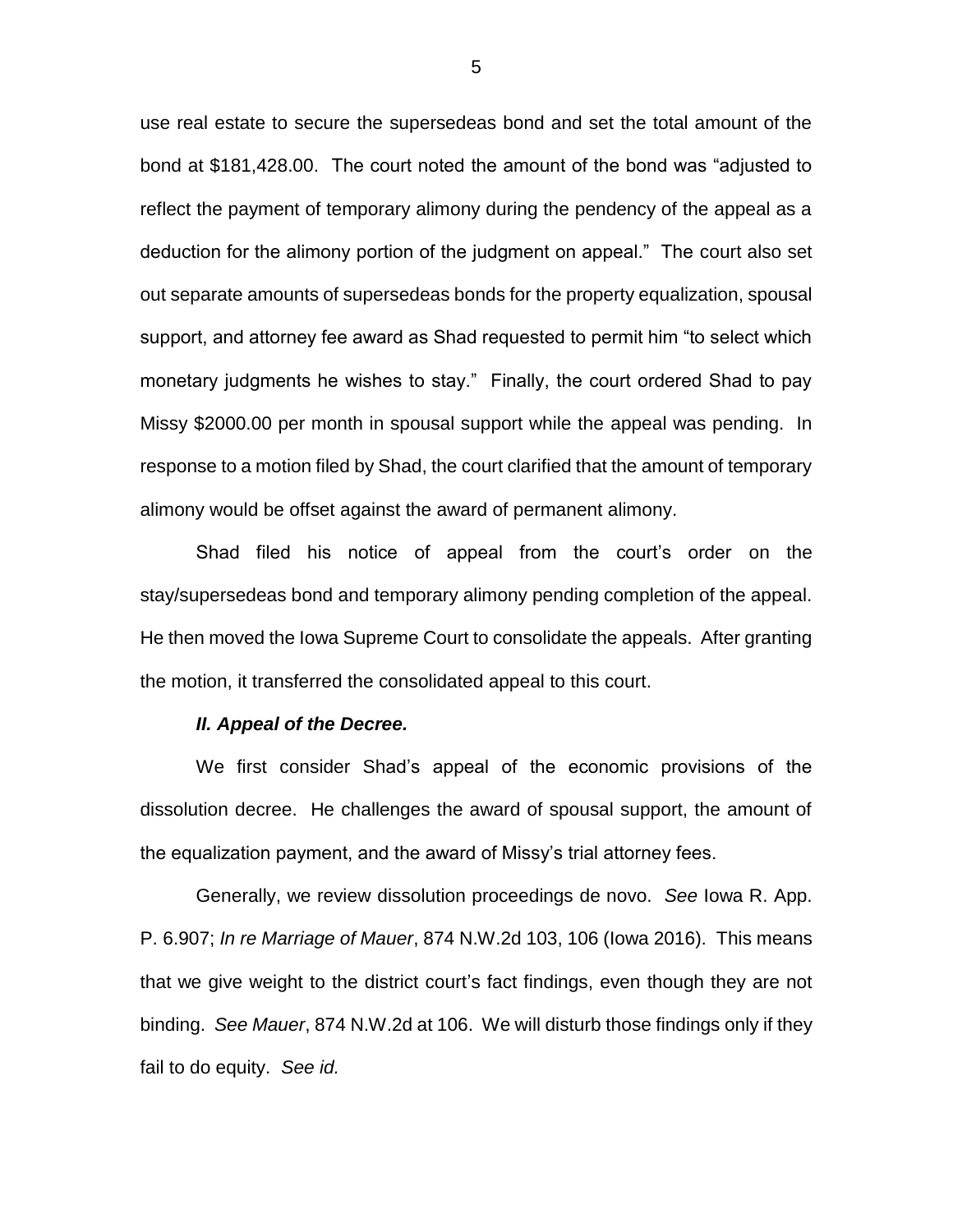#### **A. Spousal support**

Shad first challenges the award of \$3000.00 per month in spousal support to Missy. He claims the district court erred in calculating the parties' respective earnings and Missy's financial need.

We begin by noting that spousal support is not a matter of right. *In re Marriage of Mann*, 943 N.W.2d 15, 20 (Iowa 2020). The district court has "considerable latitude" in fashioning or denying an award of spousal support based on the particular facts of each case. *Id.* (citation omitted). Because "the trial court [i]s in the best position to balance the parties' needs, . . . we should intervene on appeal only where there is a failure to do equity." *In re Marriage of Gust*, 858 N.W.2d 402, 416 (Iowa 2015).

Iowa Code section 598.21A(1) (2018) lists the relevant factors the court must consider in determining whether to award spousal support. *Mann*, 943 N.W.2d at 20*.* They include the length of the marriage, the parties' age and health, the property distribution, the earning capacity of the party seeking maintenance, and that party's ability to become self-supporting at a standard of living comparable to that enjoyed during the marriage. *See* Iowa Code § 598.21A(1).

In determining the award of spousal support, the district court noted the parties were married for twenty-eight years, are a similar age and health, have similar educations, and received roughly equal amounts in the property division. But it found "considerable earning capacity differences between the parties" that justified awarding Missy spousal support. The court found that Missy's work history was limited because her primary role during the marriage was caring for the children. And Missy's continuing responsibility as B.M.K.'s caretaker limits her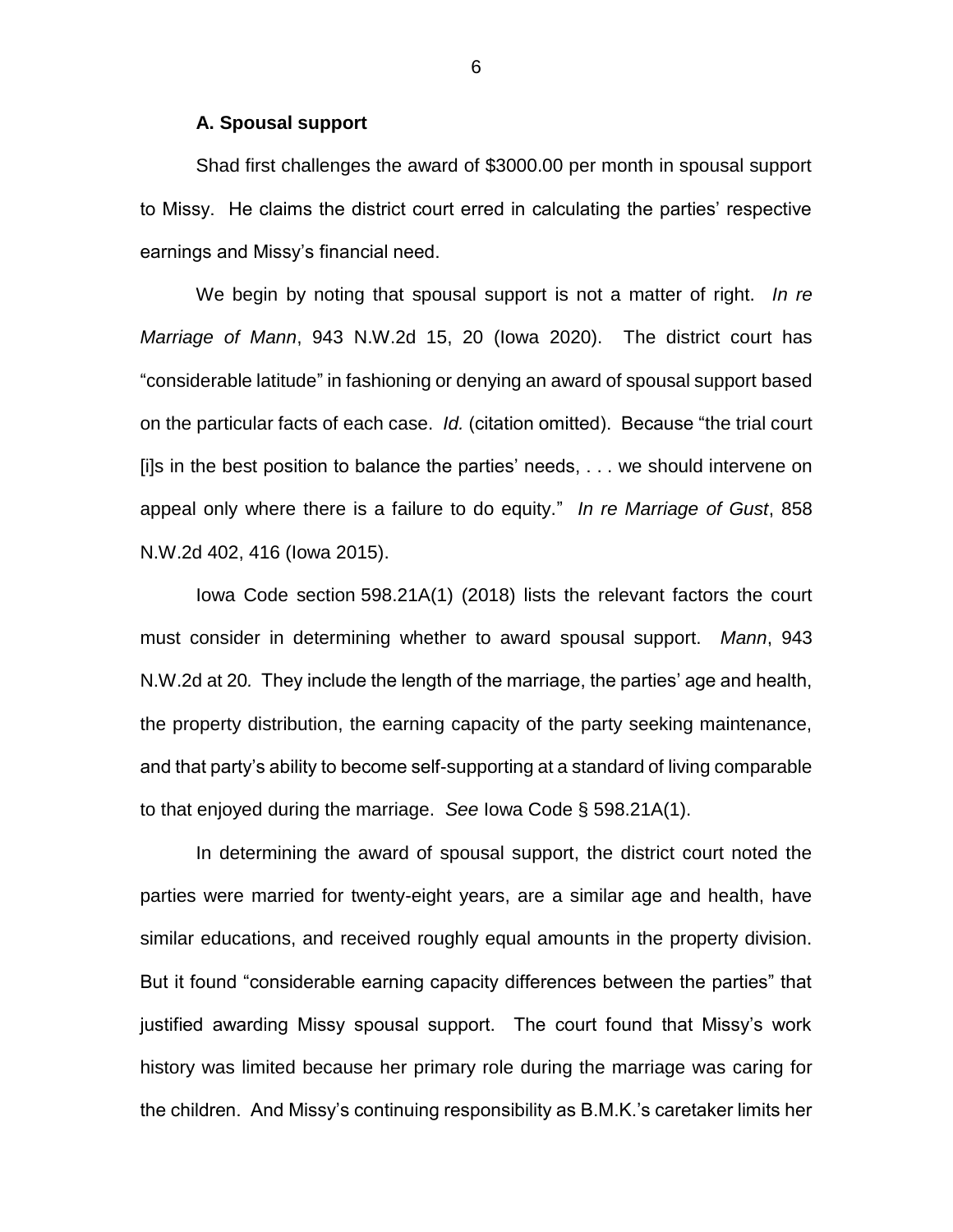ability to work for now. The court found that Missy will likely become self-sufficient, but that her standard of living would be considerably diminished compared to what it was during the marriage. The district court also recognized that Missy's circumstances could change when she receives an inheritance from her mother and if B.M.K. moves out of her home. But "at this time, under these facts as they exist at the time of trial," the court found it equitable to award Missy \$3000.00 per month in spousal support.

#### **1. Missy's income**

We begin by addressing Missy's income, which Shad calculates to total \$96,549.22 per year. The record shows that Missy has three sources of income: her employment, payments from a trust, and rental income from the farmland the court awarded her. The parties disagree on the amount of income Missy receives from all three.

Shad first argues Missy's wages from employment should be calculated from the wages she earned at the time of trial. But those wages resulted from a temporary support order that provided Missy would receive an annual salary of \$45,600.00 from one of the trucking companies instead of spousal support. Once the decree was entered, the temporary support order ended and so did that income.

Missy hired Craig Merry, a certified public accountant with forty years of experience, as an expert witness. Merry calculated Missy's wages based on her 2019 W-2, which shows she earned \$6055.50 painting houses part-time at minimum wage. Missy planned to continue that work. Assuming that Missy worked full-time at this job, Merry calculated her annual wages to be \$15,050.00.

7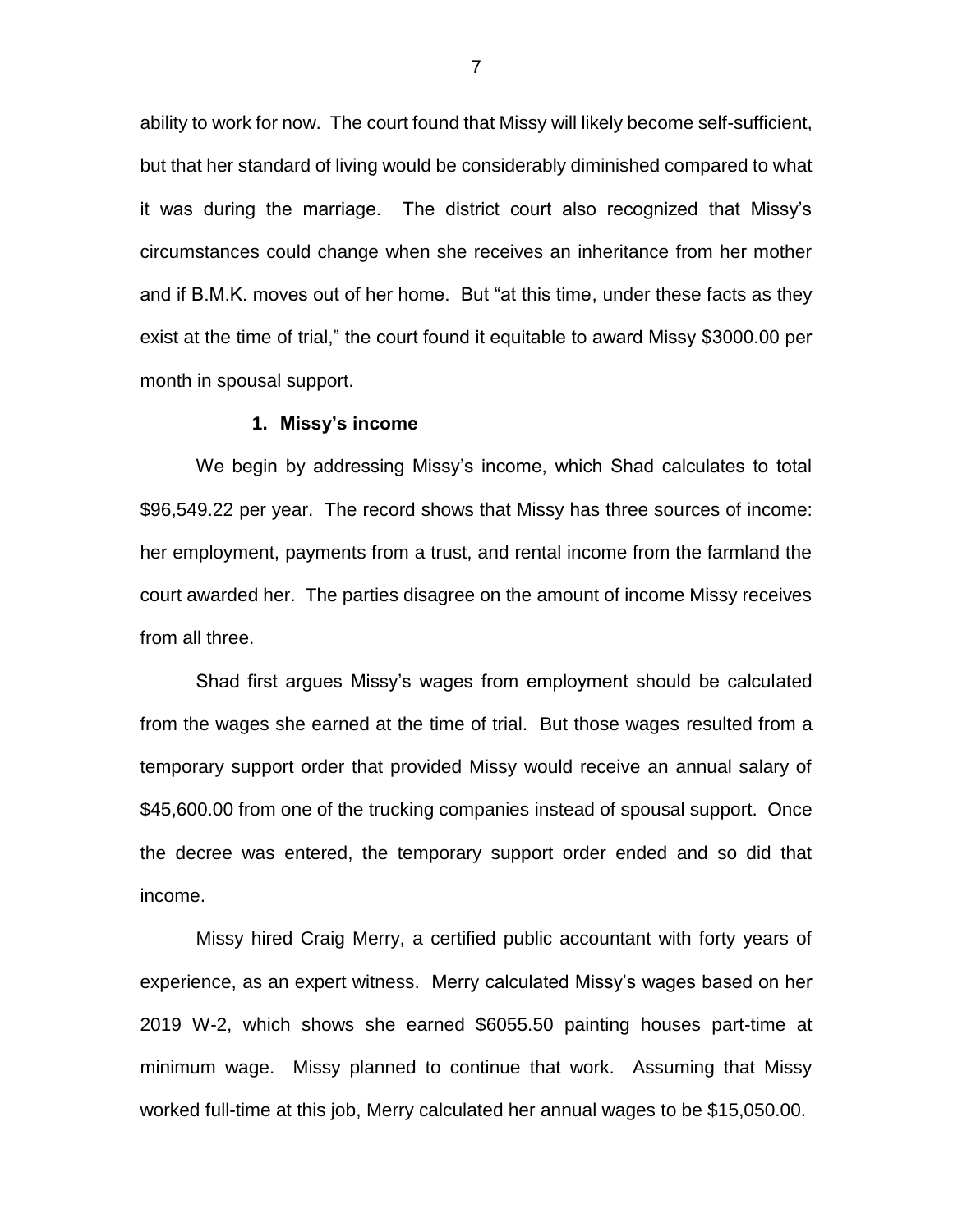A big factor impacting Missy's ability to earn wages is her role as B.M.K.'s caretaker. Because of an intellectual disability, B.M.K. functions at the level of a first grader and requires ongoing supervision. In recognition of the need to balance Missy's work for the trucking companies with her role as B.M.K.'s caretaker, the district court required Missy to work an average of only six hours per week to receive her wages. Nothing in the record supports a finding that Missy could keep earning \$45,600.00 after the decree's entry. This is especially so because her role as B.M.K.'s caretaker curtails her availability to work outside the home. $3$  Instead, the evidence shows the figure of \$15,050.00 best represents Missy's current annual wages.

We next turn to the amount of trust income Missy receives. At the time of trial, Missy was receiving about \$3500.00 per year in payments from a trust. That amount was expected to decrease to \$1500.00 per year at some point. Shad calculates Missy's income using the \$1500.00 figure while Merry used the \$3500.00 figure. Because Missy was receiving \$3500.00 annually from the trust at the time of dissolution, we include that amount in our calculation of her income.

There is a larger discrepancy in the parties' calculations for the amount of income Missy can earn from renting the farmland awarded to her in the decree. Matthew Kelderman, the accountant for the parties' trucking businesses, calculated the net rental income for the land awarded to Missy to be \$49,449.22 based on the 2020 farm rental agreements. Merry calculated Missy's net rental

 $3$  Shad contests Missy's claim about the time she is needed to care for B.M.K., but we find the credible evidence supports Missy's account.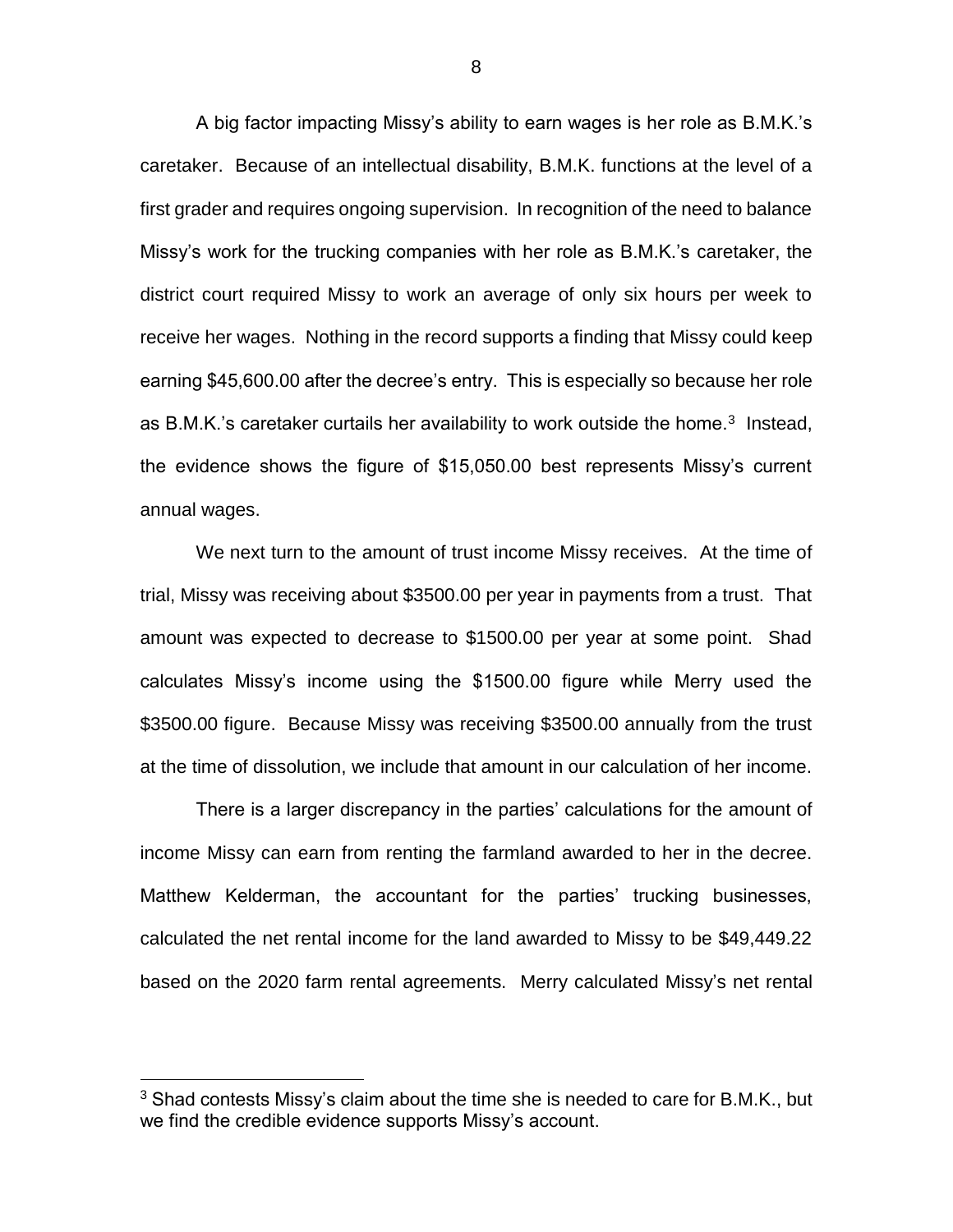income to be \$39,619.00 based on a scenario where Missy would sell some of the land awarded to her.

The record supports a determination that Missy would earn \$49,449.22 in net rental income. Adding this figure to Missy's wages and trust income results in total income of \$67,499.22 per year, the amount of income to which Missy stipulated.

### **2. Shad's income**

 $\overline{a}$ 

Shad challenges the district court's finding that he earns a net monthly income of \$11,569.50.<sup>4</sup> Merry calculated Shad's five-year average gross income from his Iowa tax returns for 2014 through 2018 to be \$141,000.00. That the same period showed losses that averaged \$45,267.00 for the parties' farmland. Merry testified a more accurate measure of earnings would be to use the farms' value by income, which is calculated by determining rental value and subtracting the cost of property taxes and insurance.<sup>5</sup> From that amount, Merry subtracted the cost of interest on the properties' mortgages to reach a net value of \$53,485.00 per year. Adjusting Shad's income calculations by using the net value of the land instead of

<sup>&</sup>lt;sup>4</sup> This figure stems from a child support guideline worksheet based on Merry's calculation that Shad earns a gross annual income of \$252,717.00. That worksheet also assumes Shad is paying Missy \$3000.00 per month in spousal support.

<sup>&</sup>lt;sup>5</sup> The value-by-income figures for two farms were provided in their appraisals. Merry calculated the value by income for the third farm based on an estimated rental price of \$250.00 per acre multiplied by the total amount of tillable farm acres listed in an insurance report and subtracting the cost of taxes and insurance. Adding the figures for all three farms, Merry calculated the total amount to be \$107,520.00. Although this amount is less than what the land rented for in the 2020 agreements, the figure is used only to calculate the farms' net value by income to determine Shad's average income for the five-year period from 2014 to 2018. In calculating Missy's income, Merry used the same figures as Kelderman with an adjustment to reflect the sale of property.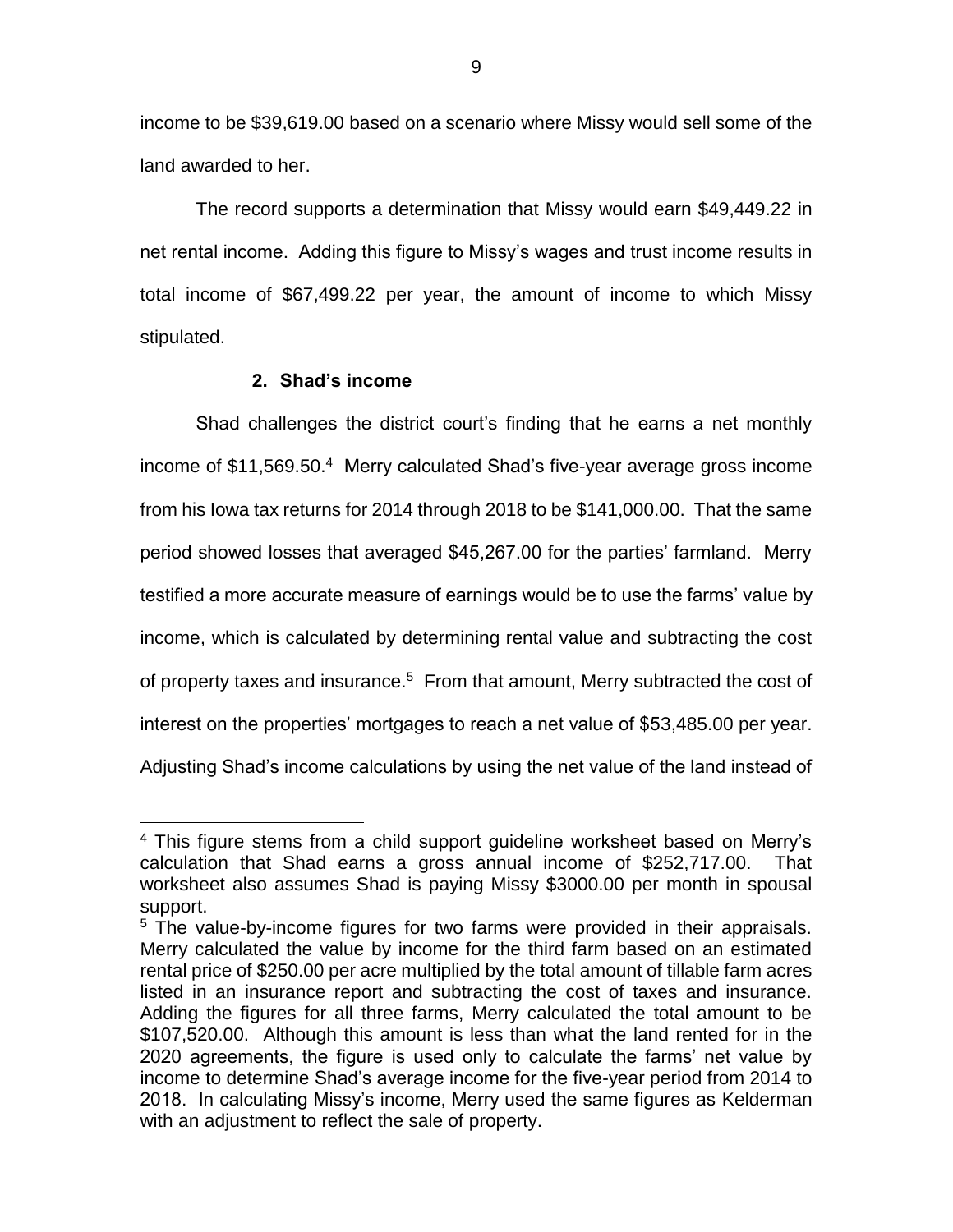the farm loss listed on the parties' tax returns would increase Shad's gross fiveyear average income to \$252,717.00.

Merry explained that his calculation was supported by Kelderman's income analysis, which showed Shad's five-year average income to be \$160,244.00. Kelderman also calculated an average farm loss of \$41,197.00 and rental income of \$10,921.00—a net loss of about \$30,000.00. Kelderman also calculated the total net rental income from the farmland to be \$77,143.00. Merry explained that replacing the \$30,000.00 average loss with the \$77,143.00 in rental income would increase the income calculation by about \$107,000.00 for a total average income of \$267,244.00—about \$15,000.00 more than Merry's calculations. But Merry conceded that Kelderman's income calculations included income from both parties. Subtracting the income attributable to Missy from Kelderman's calculations would result in a five-year average gross income for Shad of about \$227,000.00. The district court expressly found Merry's calculations about Shad's five-year average income credible.

Shad argues his income is more accurately calculated by using Kelderman's calculation of the parties' combined average five-year income (\$160,244.00) and subtracting from it Missy's income. But Shad subtracts from that amount the total annual income Missy expects to receive post-decree from all income sources. A more accurate calculation would be to average Missy's earnings over the same five-year period (\$33,864.20)<sup>6</sup> and subtract that amount from the combined five-year average income. Doing so shows Shad's average

 $6$  The parties' tax returns show Missy earned \$14,799.00 in 2014; \$36,909.00 in 2015; \$39,376.00 in 2016; \$37,974.00 in 2017; and \$40,263.00 in 2018.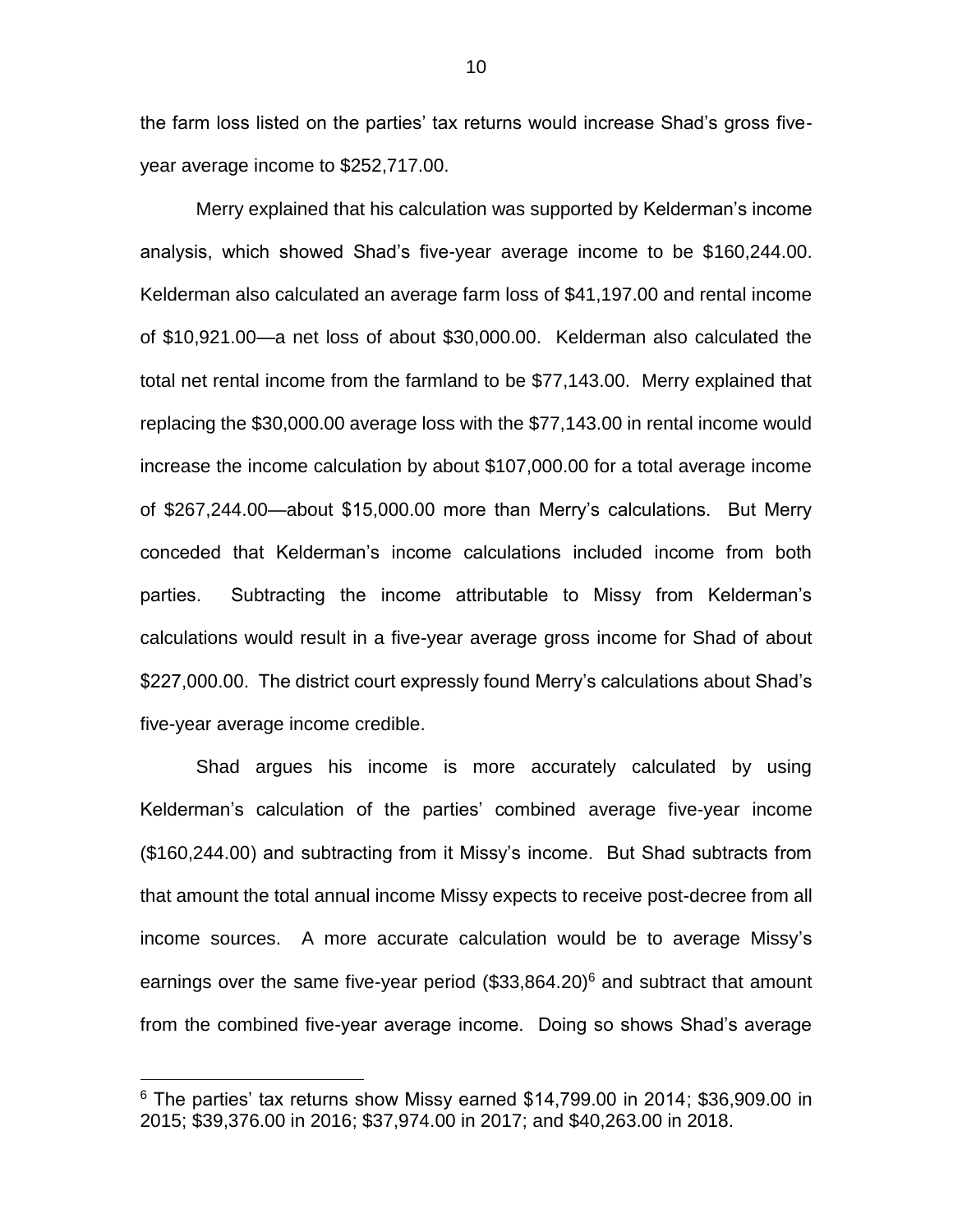five-year gross income to be \$126,380.00. But the average five-year income is calculated with farm losses, while Missy's post-decree income is calculated using the net rental income from the property the court awarded her in the decree. To balance this, we subtract the average farm losses of \$41,197.00 from Shad's average income and add to it the net rental income from the property the court awarded him in the decree, which equals  $$27,693.78$ <sup>7</sup> By doing so, we calculate Shad's total gross income to be \$195,270.78.<sup>8</sup>

Shad complains that the district court failed to "factor in the declining revenue of the trucking companies and changes and adverse local market conditions." Merry testified that he did not factor in the parties' 2019 tax returns when calculating Shad's average five-year income because the losses shown for one of the trucking companies seemed "excessive." Because Merry could not account for how such a large loss would have occurred, he questioned its accuracy. He also noted that the 2019 tax return reported a \$20,000.00 loss before deductions while Kelderman's report showed a \$39,464.00 profit for the same year. Missy suggests that in response to her petitioning to dissolve the marriage, "Shad intentionally sabotaged his business income by not retaining drivers, by not aggressively seeking work and by not personally driving any truck for the past two

 $7$  This amount was determined by subtracting the net rental income from the property awarded to Missy from the total net rental income figure calculated by Kelderman using the 2020 agreements.

<sup>&</sup>lt;sup>8</sup> Using different figures, Shad argues the alimony award is inequitable under the spousal support guidelines published in 2007 by the American Academy of Matrimonial Lawyers (AAML), which the Iowa Supreme Court discussed in *Gust*, 858 N.W.2d at 409, 416 n.2. But the supreme court recently stated that the AAML guidelines "can no longer serve as a 'reality check' for spousal support awards in Iowa" because they do not reflect changes to the federal tax code. *In re Marriage of Pazhoor*, 971 N.W.2d 530, 538 n.3 (Iowa 2022).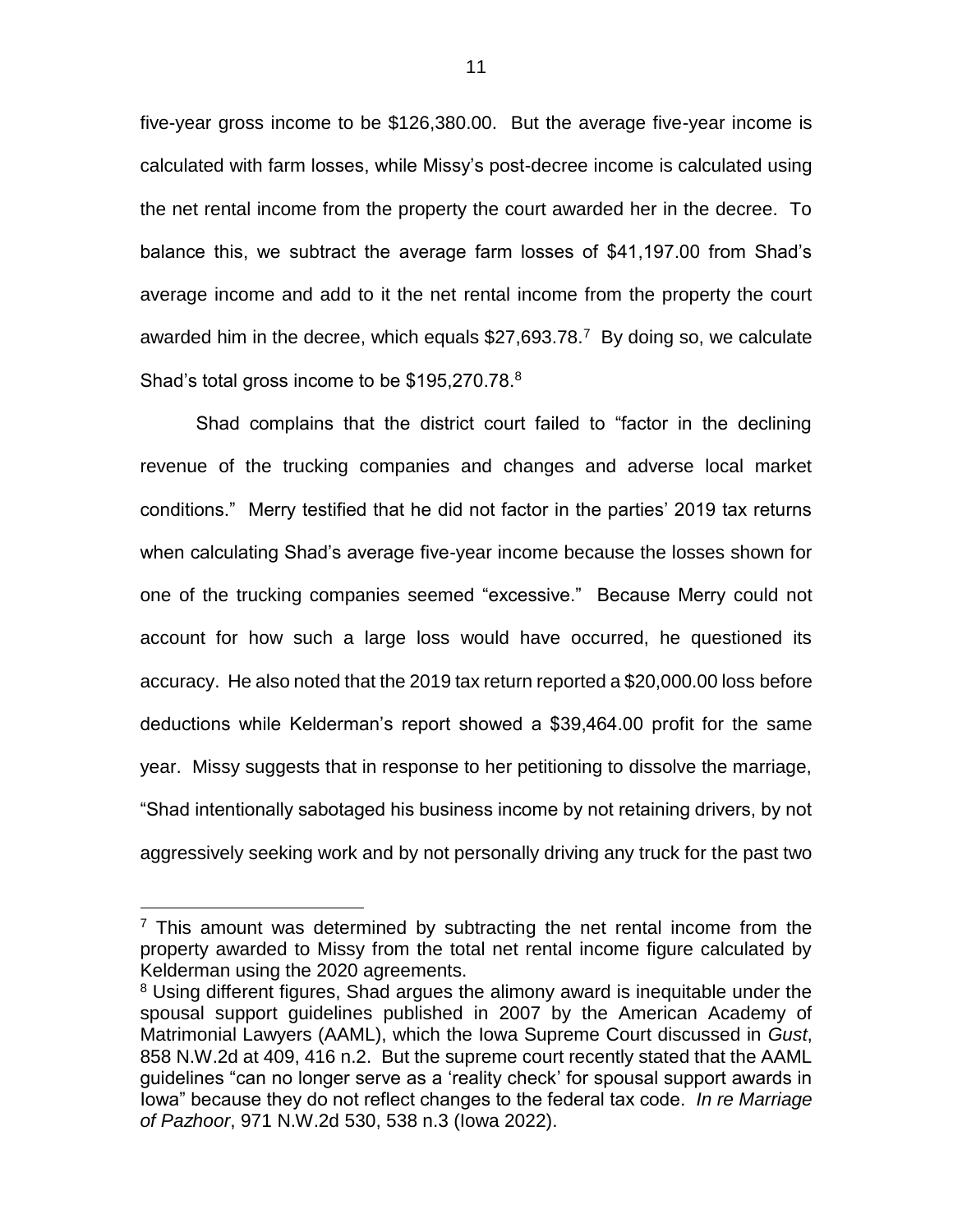years, even though he was capable of doing so." She notes that despite Shad's claims of a depressed economy for the trucking industry, it is one of the few that was considered essential during the COVID-19 global pandemic.

When asked about the 2019 losses, Kelderman testified:

So AD Trucking primarily showed a loss, from my understanding, was fewer drivers during the year. They essentially didn't have all their trucks and trailers always moving so it created a little bit of extra overhead which contributed to that loss. Another contributing factor, from my knowledge, is the rates that truckers are getting paid are being reduced a little bit so that adds into it a little bit. And then they—you know, they both, Shad and Missy, take salaries out of AD Trucking, which when owners take salaries out it can drive down income a little bit, but their salaries have been fairly consistent, so primarily, from my understanding, it's not having all the trucks and trailers always moving due to fewer drivers or loss of drivers and then some rate issues with their primary customers.

Kelderman testified that "2019 was an interesting year" in which income—one-fifth

of what it was in 2018—was "lower than [Kelderman] would have expected." In

addition, Shad's decision to rent the farmland rather than farm it in 2020 left him

unable to optimize the deductions he had taken for the past fifteen years to offset

what was expected to be a very high self-employment tax.

The district court did not make any explicit findings about how the trucking

businesses would operate in the future given Shad's claim of a downturn in profits.

Instead, the court implicitly rejected the claim by finding

Shad is quite good at his business and is adaptable and innovative to such an extent that shifts, changes, and developments in his business will only prompt him to adapt in order to be successful. He has a proven track record of doing that successfully in the past and the Court sees no reason to expect otherwise.

Shad argues that "[a] finding of resourcefulness is not a legal substitute for a finding

that a business will continue as it has despite adverse market conditions." In any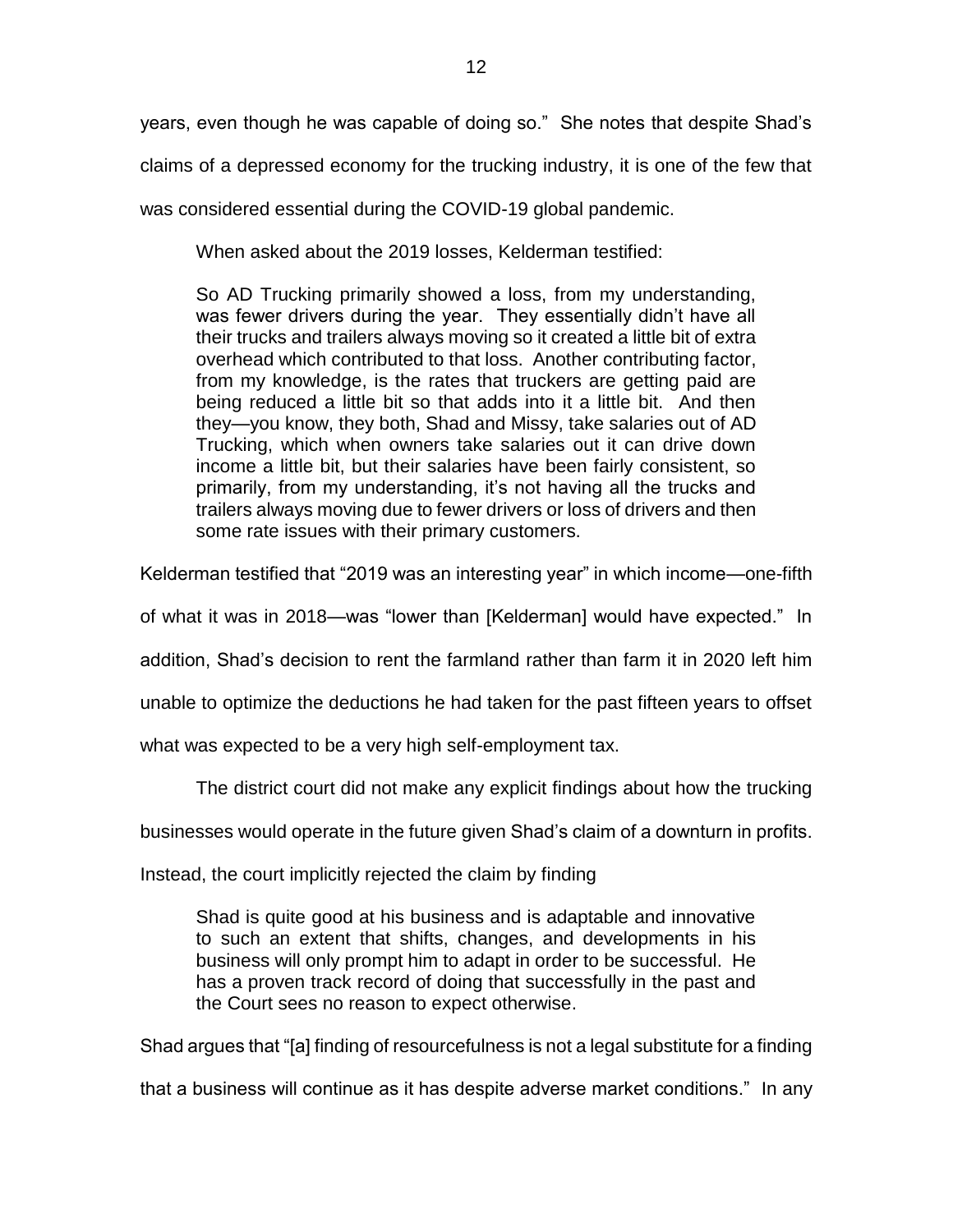event, it is clear that the district court did not credit Shad's claims about his declining business. The expert witness testimony at trial supports this finding.

#### **3. Missy's expenses**

Finally, Shad claims Missy overstated her monthly expenses, which she estimated to be \$7673.00. The district court agreed that Missy's budget estimate "is a bit overcompensated as to expenses" and "covers more than just Missy as to some of the expenses." Shad argues that Missy's budget "is likely closer to \$6673 per month."

Even using the lower figure for Missy's monthly expenses, the district court's award of spousal support is justified. Missy's net monthly income is nearly \$3000 less than this amount. Missy's net income relative to her monthly expenses supports the court's alimony award.

### **B. Equalization payment**

Shad next challenges the amount of the equalization payment the district court ordered him to make to Missy. Although he does not dispute the property division, Shad challenges some values the district court assigned to some of the property.

The bulk of the district court's ruling—nearly forty pages—addresses the valuation and division of contested assets. The court's final accounting valued the parties' assets at over \$5,500,000.00 and their debts at almost \$2,000,000.00. The decree provides Shad with a net award of \$1,952,619.57 in assets, \$201,869.03 more than the court awarded to Missy. To balance the award, the court ordered Shad to make an equalization payment to Missy in the amount of \$100,934.52.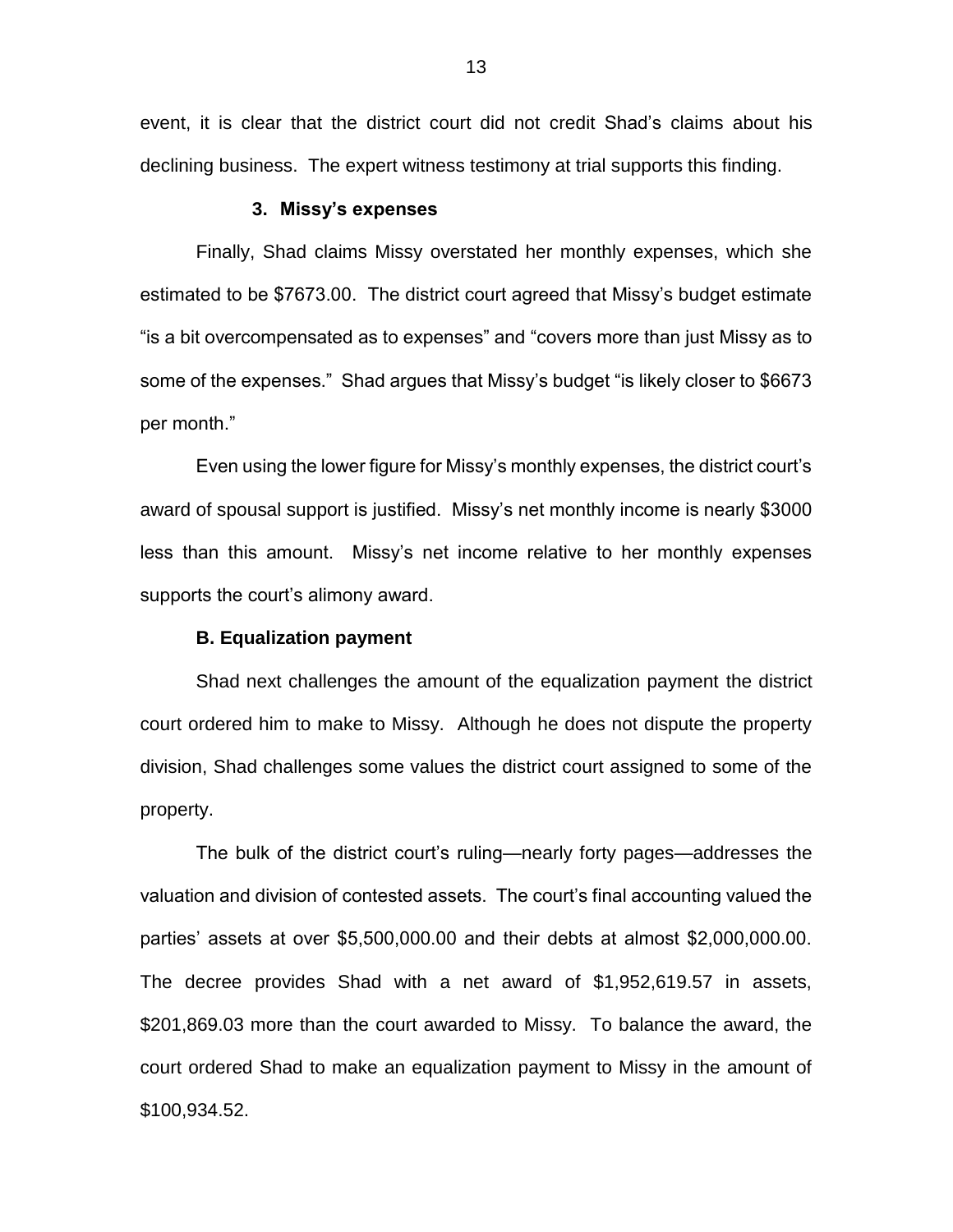Shad first challenges the valuation of some of the parties' personal property. This property was appraised by Ty Quade, an auctioneer with more than thirty years of experience in appraising and selling antiques. Missy hired Quade, who spent around twenty-nine hours appraising the parties' property. The district court considered both Quade's testimony about how he researched and appraised the property, as well as Shad's challenges. It adopted the appraised value assigned by Quade for some property but disregarded it for others. Shad now complains that the district court overstated the value of the personal property awarded to him by \$27,430.20.

Shad's argument hangs on the presumption that the district court adopted Quade's valuations of the personal property at issue and made mathematical errors in failing to deduct from those valuations the items of personal property it valued elsewhere in the decree. In the decree, the district court determines that

the effort will have to be made by the Court to extract the items separately discussed and valued from Quade's appraisal in order to determine a remaining value of the items on the appraisal so as to value them and divide them in light of the requests of Missy and the Court's determination as to the equitable division of the personal property and equipment.

Whether the court intended to value the assets divided as Missy requested in the amount appraised by Quade is unclear. Even assuming this was the court's intent, we calculate the difference to be \$12,804.00 rather than \$27,430.00. Either way, we decline to disturb the valuation of the personal property at issue because it is within the permissible range of the evidence. *See In re Bare's Marriage*, 203 N.W.2d 551, 554 (Iowa 1973); *In re Marriage of Shanks*, 805 N.W.2d 175, 177 (Iowa Ct. App. 2011).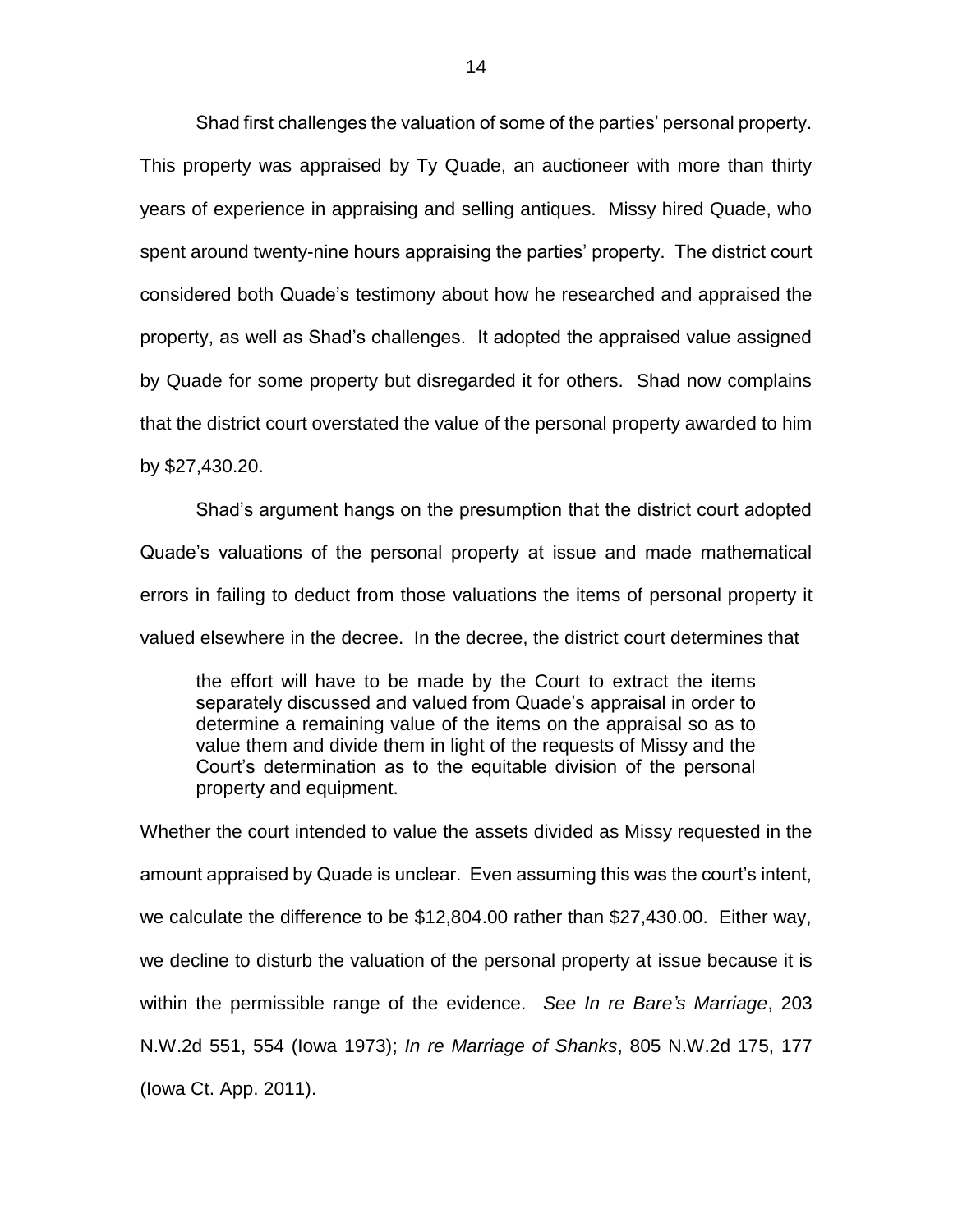Shad also challenges the court's valuation of the equipment used by the parties' two trucking companies. To determine the property values of the trucking equipment, the district court adopted Missy's suggestion that Chad Hofer to appraise the semi-trucks and Shad's suggestion that Kirk Martin appraise the trailers. Using these experts' appraisals,<sup>9</sup> Missy valued DSL Trucking's equipment at \$179,200.00 and AD Trucking's equipment at \$325,900.00. Shad provided his own opinion about the values of the equipment. So did Robert Vander Bush, a ten-year employee of one of the trucking companies. Shad claims the value of DSL Trucking's equipment is \$120,000.00 and the value of AD Trucking's equipment is \$225,000.00.

The district court found the total value of the equipment to be closer to the expert appraisals adopted by Missy. It valued DSL Trucking's equipment at \$177,000.00, slightly lower than Missy, and adopted the \$325,900.00 value for AD Trucking's equipment. In doing so, the district court found the appraisals by a disinterested third party to be "reasonable and appropriate." Shad complains that the court overvalued the trucking equipment by \$160,400.00.

On appeal, Shad complains that the district court determined he "had the expertise to value his assets and yet ignored that opinion when it came to the trucking assets." He argues Hofer's appraisals are inaccurate because they were done a year before trial and claims that the value of the equipment has dropped because of the COVID-19 pandemic. He asks us to reduce the total value of the trucking equipment awarded to him by \$160,400.00.

 $9$  Hofer appraised each truck's value in a range that spanned about \$3000 to \$4000. Missy used the average or mid-range value for each truck.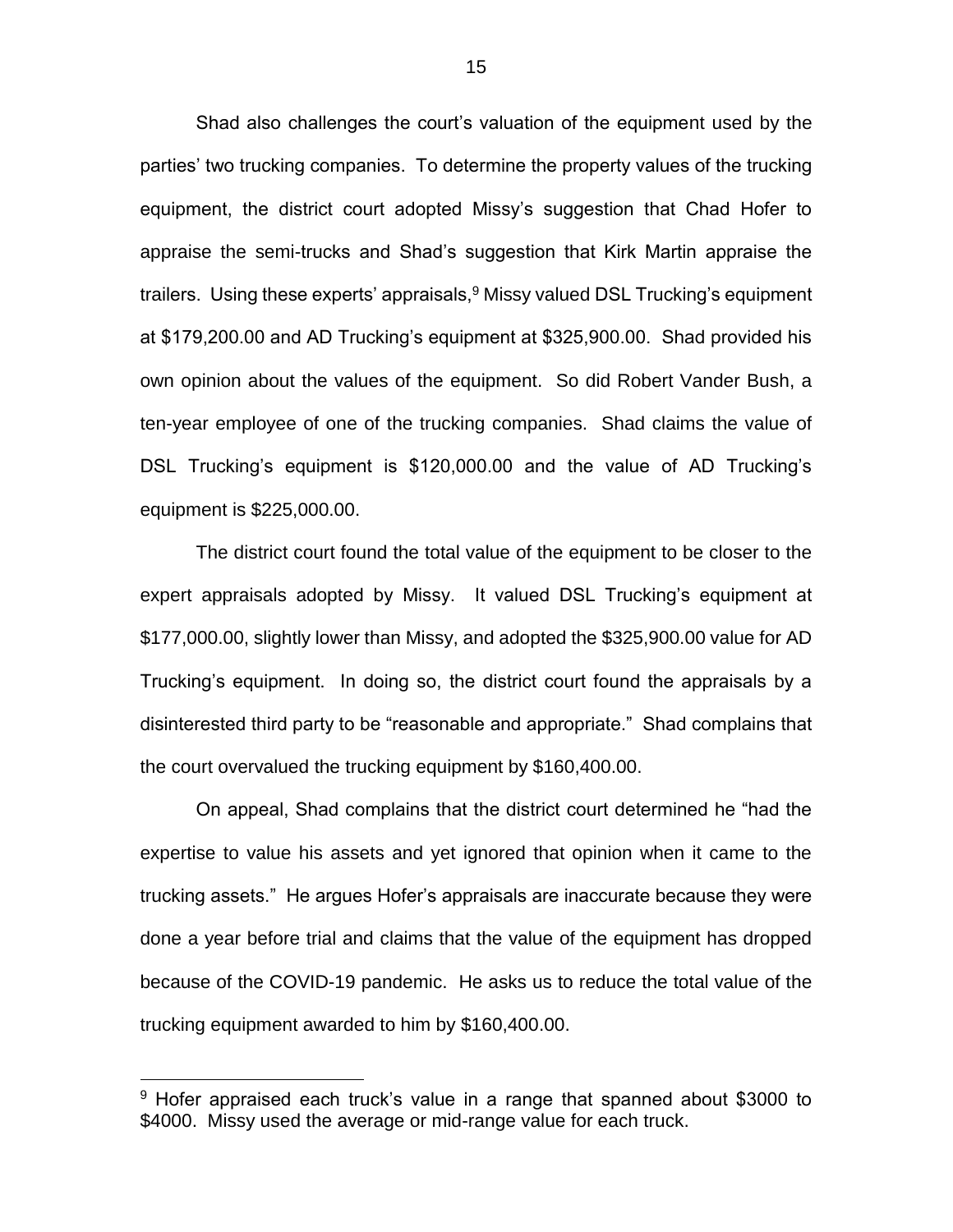We find no error in the district court's valuation of the trucking equipment. The source of the appraisal is relevant, as Quade explained when asked if he would agree that the value of a John Deere self-leveling loader owned by the parties was \$11,000.00 based on an appraisal of a John Deere self-leveling loader by an unknown appraiser:

Q. You would not agree that was the value? A. No. No. See, appraisals are somebody's professional opinion. Everybody has a motive. I don't know this guy from a bale of hay. It might be [for] a good friend working at John Deere [who] said, "I need an appraisal for \$11,000." How am I going to accept that?

Shad is an interested party. As the recipient of the trucking equipment in the property division, he benefits from a lower valuation. The district court provided a reasonable explanation for its valuation of the equipment based on the experts' appraisals rather than on the testimony of Shad and his employee, and we defer to it. *See In re Marriage of Hansen*, 733 N.W.2d 683, 703 (Iowa 2007) ("Although our review is de novo, we ordinarily defer to the trial court when valuations are accompanied by supporting credibility findings or corroborating evidence.").

To summarize, Shad contests the valuation of \$187,830.00 of assets out of more than \$5,500,000.00 assets in total, a discrepancy of about .034%. Because the district court's valuation of the property at issue is supported by the record, we decline Shad's invitation to adjust the amount of the property equalization payment by \$93,915.10 and affirm.

#### **C. Trial attorney fees and costs**

Shad also challenges the district court's award of \$50,000.00 in Missy's trial attorney fees and one-half of the expert witness fees she incurred. An award of trial attorney fees depends on the parties' relative financial positions. *In re*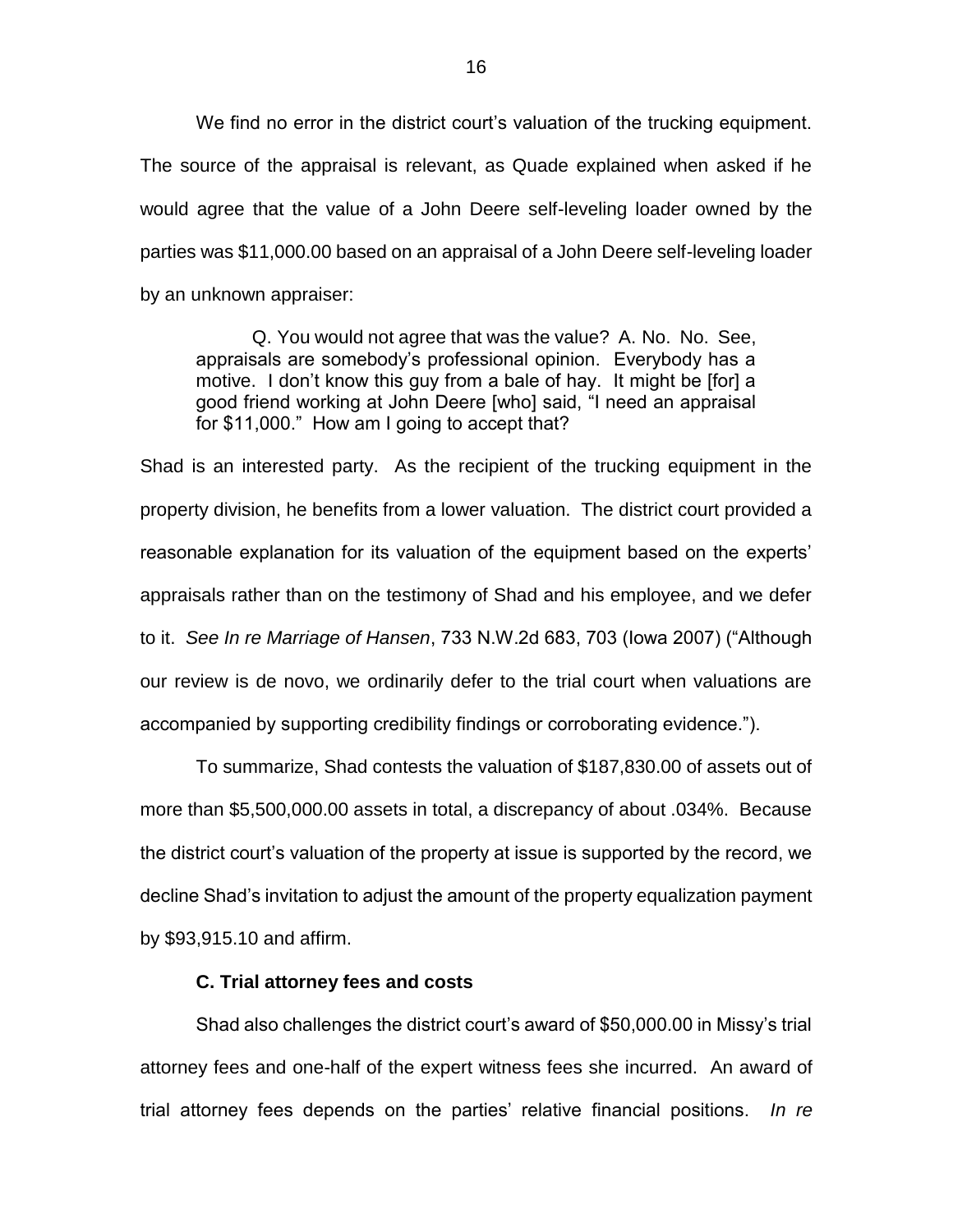*Marriage of Sullins*, 715 N.W.2d 242, 255 (Iowa 2006). We review an award of trial attorney fees for an abuse of discretion. *Id.* To overturn an award of attorney fees, a party must show the ruling "rests on grounds that are clearly unreasonable or untenable." *In re Marriage of Erpelding*, 917 N.W.2d 235, 238 (Iowa 2018) (citation omitted). "A ruling is clearly unreasonable or untenable when it is 'not supported by substantial evidence or when it is based on an erroneous application of law.'" *In re Marriage of Kimbro*, 826 N.W.2d 696, 698-99 (Iowa 2013) (citation omitted).

In determining an award of attorney fees, the district court noted that it had been assigned to the case from the beginning and was therefore familiar with the course of litigation. The court found it

clear that a significant portion of the attorney fees incurred by Missy were due to choices and actions taken or not taken by Shad. Said another way Shad caused Missy to incur considerable attorney fees that could have been avoided had he chosen to take appropriate steps to provide discovery, cooperate with valuation experts, and avoided obstructive behavior.

The court also considered the parties' relative financial positions and found spousal support appropriate based on the parties' "different and disparate" incomes and the uncertainty of Missy's financial future. On this basis, it found it appropriate to award Missy \$50,000.00 in her attorney fees.

Shad seeks to eliminate the award of trial attorney fees as a whole. He argues that the district court never awarded Missy any sanctions related to motions he filed in the case. He also notes some of Missy's unsuccessful positions on the property distribution, implying her conduct during the proceedings likewise increased the cost of litigation. He also complains that Missy failed to present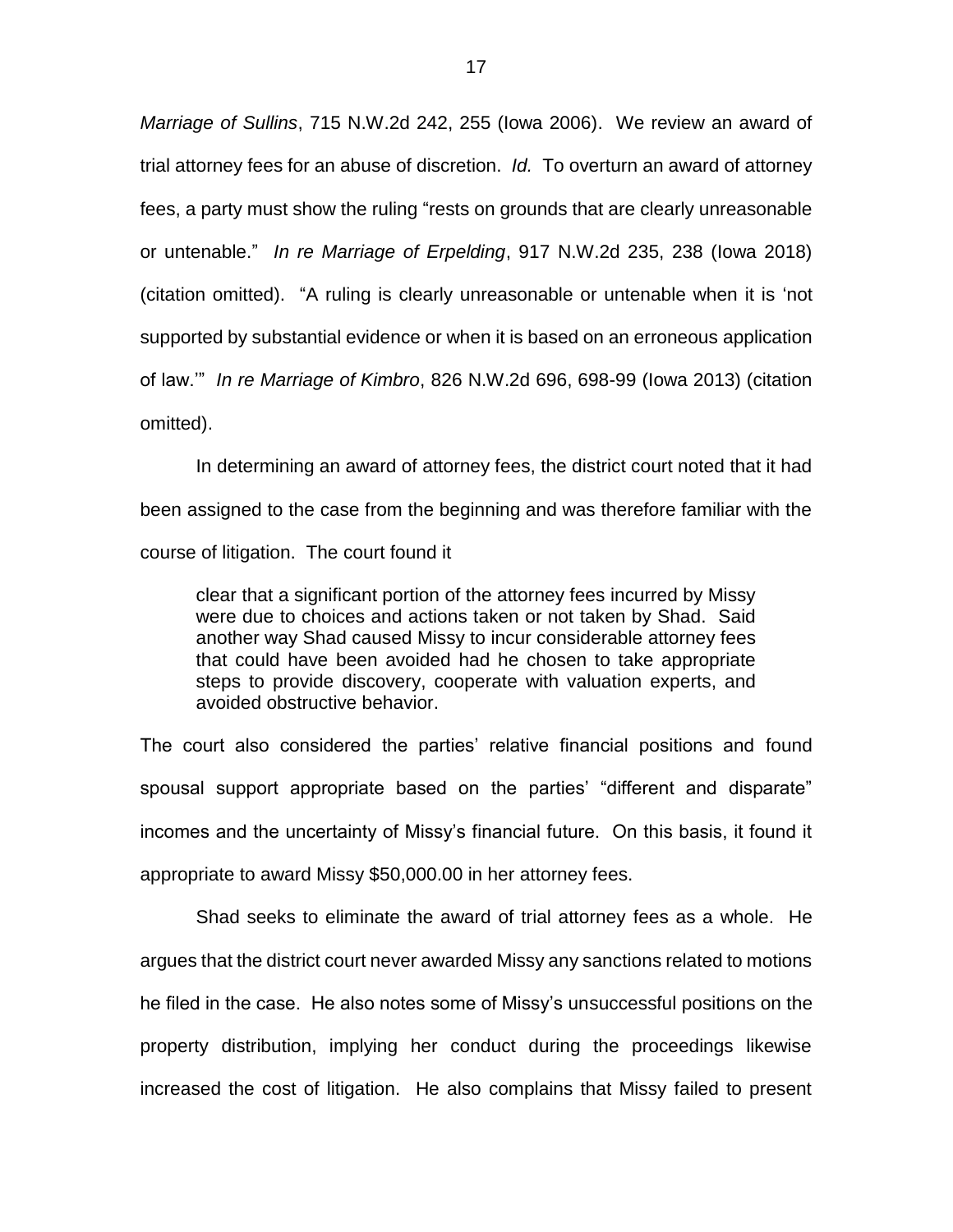"evidence or itemized time entries of attorney fees detailing specific acts performed on specific days upon which the District Court could have calculated which fees could have been avoided."<sup>10</sup> Finally, Shad argues Missy has not shown financial need given the substantial assets she was awarded and the district court's award of \$10,000.00 in temporary attorney fees.

In the case of *In re Marriage of Winegard*, 278 N.W.2d 505, 512 (Iowa 1979), the Iowa Supreme Court found an award of \$10,000.00 in trial attorney fees inadequate and increased it to \$25,000.00. The court found the increase necessary despite a \$7500.00 award of temporary attorney fees and a \$140,000.00 lump-sum property settlement. *Winegard*, 278 N.W.2d at 512. The court found that although "some of the expense of this case was occasioned by the untimely filing of certain documents and briefs by Sally's counsel, by far the majority of the time involved and costs incurred herein were caused by John's litigious nature." *Id*. Relying on *Winegard*, this court affirmed an award of \$20,000.00 in trial attorney fees despite finding the recipient had the means to pay based on a property award of over \$1,500,000.00. *In re Marriage of Mugge*, No. 07–0079, 2008 WL 4525839, at \*5 (Iowa Ct. App. Oct. 1, 2008). We found the award justified based on the opposing party's conduct during the dissolution proceedings, which caused the recipient "to incur unnecessary amounts of

 $10$  Missy notes that Shad never objected to the attorney fee affidavit she submitted to the trial court, drawing doubt on whether Shad preserved error on this challenge. Even so, the court was qualified to decide how much of Missy should be compensated for incurring her attorney fees. *See In re Marriage of Willcoxson*, 250 N.W.2d 425, 427 (Iowa 1977) (noting that "[t]rial courts are familiar with the value of services in dissolution matters" as "[m]ost of the services for which compensation was allowed were rendered during trial before the judge who made the award").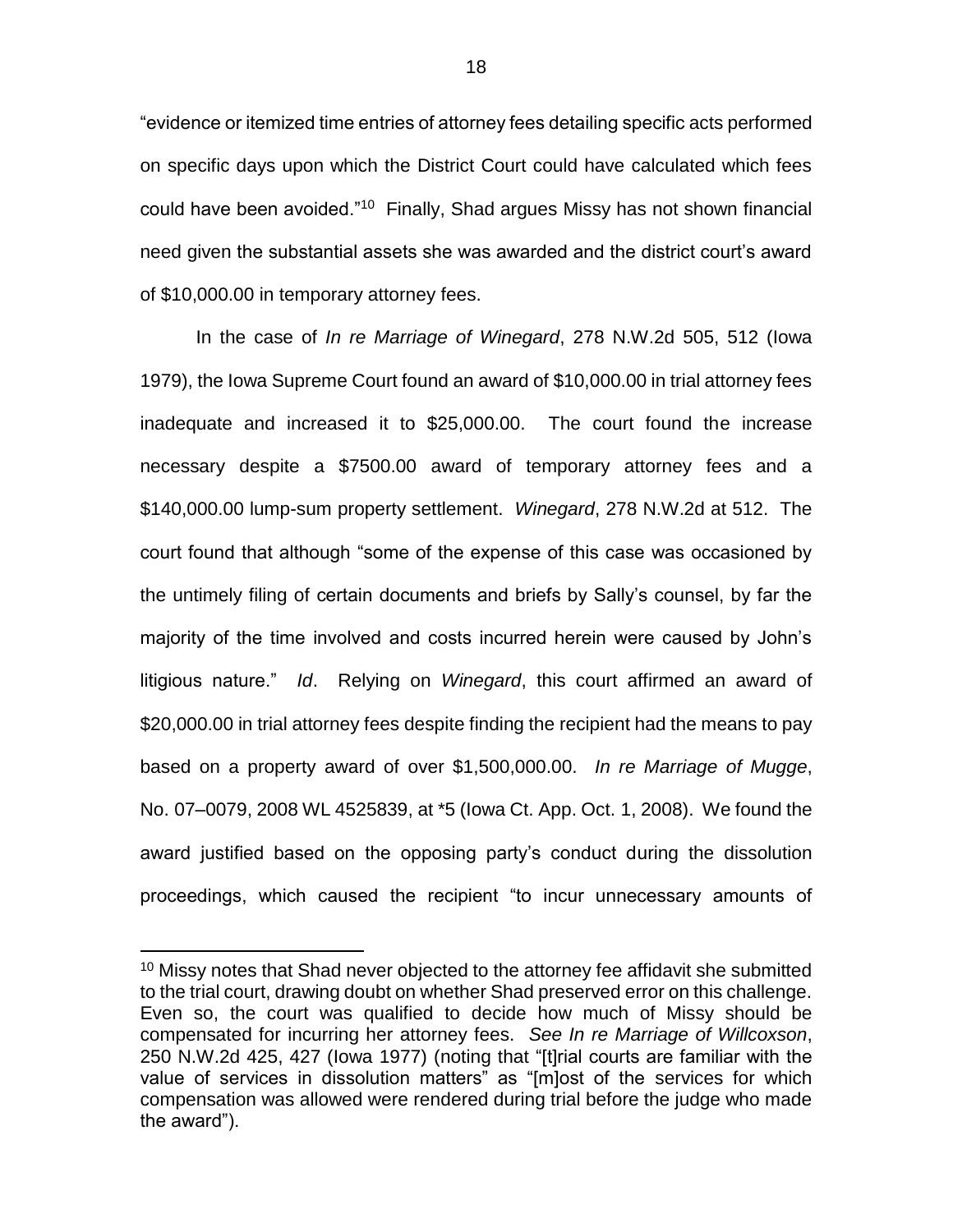attorney fees." *Id.*; *cf. In re Marriage of Duffy*, No. 16-1466, 2017 WL 2684352, at 5 (Iowa Ct. App. June 21, 2017) (declining to increase award of trial attorney fees based on *Mugge* because "no such nefarious activity exists in the record"). Following the same reasoning, we find the district court acted within its discretion in awarding Missy \$50,000.00 in trial attorney fees. *See also generally* 41 Am. Jur. 2d Husband and Wife § 162, Westlaw (database updated Feb. 2022) ("A spouse may be awarded legal fees without a showing of need where the court determines they were caused by the malicious conduct, bad faith, or delay tactics of the other spouse during the course of a matrimonial action."); 27B C.J.S. Divorce § 579, Westlaw (database updated Feb. 2022) ("All relevant factors should be considered in determining the amount of counsel fees and expenses to be paid by the charged spouse in a divorce action, *including circumstances which may tend to lessen or increase the expense of litigation*." (emphasis added) (footnote omitted)).

We turn then to the district court's award of one-half of the expert witness fees Missy incurred for Merry and Quade. In granting Missy's request, the district court found Merry and Quade presented evidence that was "necessary in order for the Court to do its job in valuing and dividing assets and determining incomes of the parties" so that "[i]t is as if they were serving as court experts." Shad tries to undermine this finding by highlighting perceived inadequacies in Quade's appraisals and Merry's income analysis, but we find no merit to his claim and decline to disturb the award of one-half of their fees.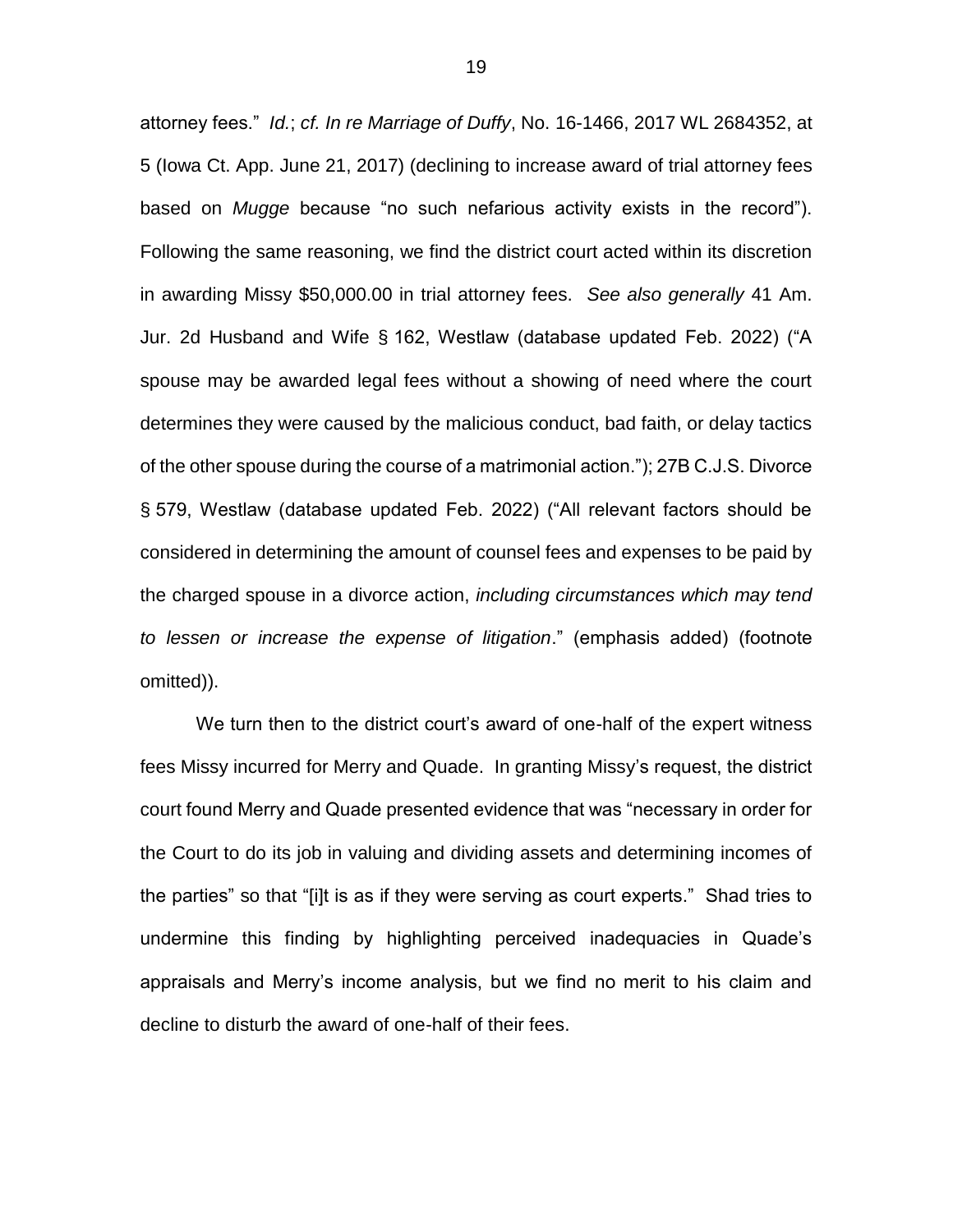#### *III. Appeal of the Post-Decree Order for Temporary Spousal Support.*

In the second of these consolidated appeals, Shad challenges the postdecree order requiring him to pay \$2000.00 per month in temporary spousal support to Missy while his appeal of the decree was pending. He argues his notice of appeal deprived the court of jurisdiction over the issues from which the appeal was taken.

As a general rule, the district court loses jurisdiction over a matter once an appeal is perfected. *See In re Marriage of McCurnin*, 681 N.W.2d 322, 332 (Iowa 2004). But there is an exception for collateral matters, over which the district court retains jurisdiction. *See id.* The question is whether an order for temporary support pending the outcome of an appeal is a collateral matter over which the district court retains jurisdiction.

There are few Iowa cases addressing the district court's ability to enter temporary orders for support while an appeal is pending. In support of his claim, Shad cites *In re Marriage of Spiegel*, 553 N.W.2d 309, 321 (Iowa 1996), in which the Iowa Supreme Court considered "whether and under what circumstances [it] has jurisdiction to award temporary alimony pending appeal." In answering the question, the court noted that the Iowa Code gives only the district court the express authority to enter orders for temporary support. *Spiegel*, 553 N.W.2d at 321. But it concluded that it had the power to order temporary spousal support during an appeal under its "inherent authority to grant such applications as an exercise of our constitutional mandate to 'issue all writs and process necessary to secure justice to parties.'" *Id.* (citation omitted). It then noted that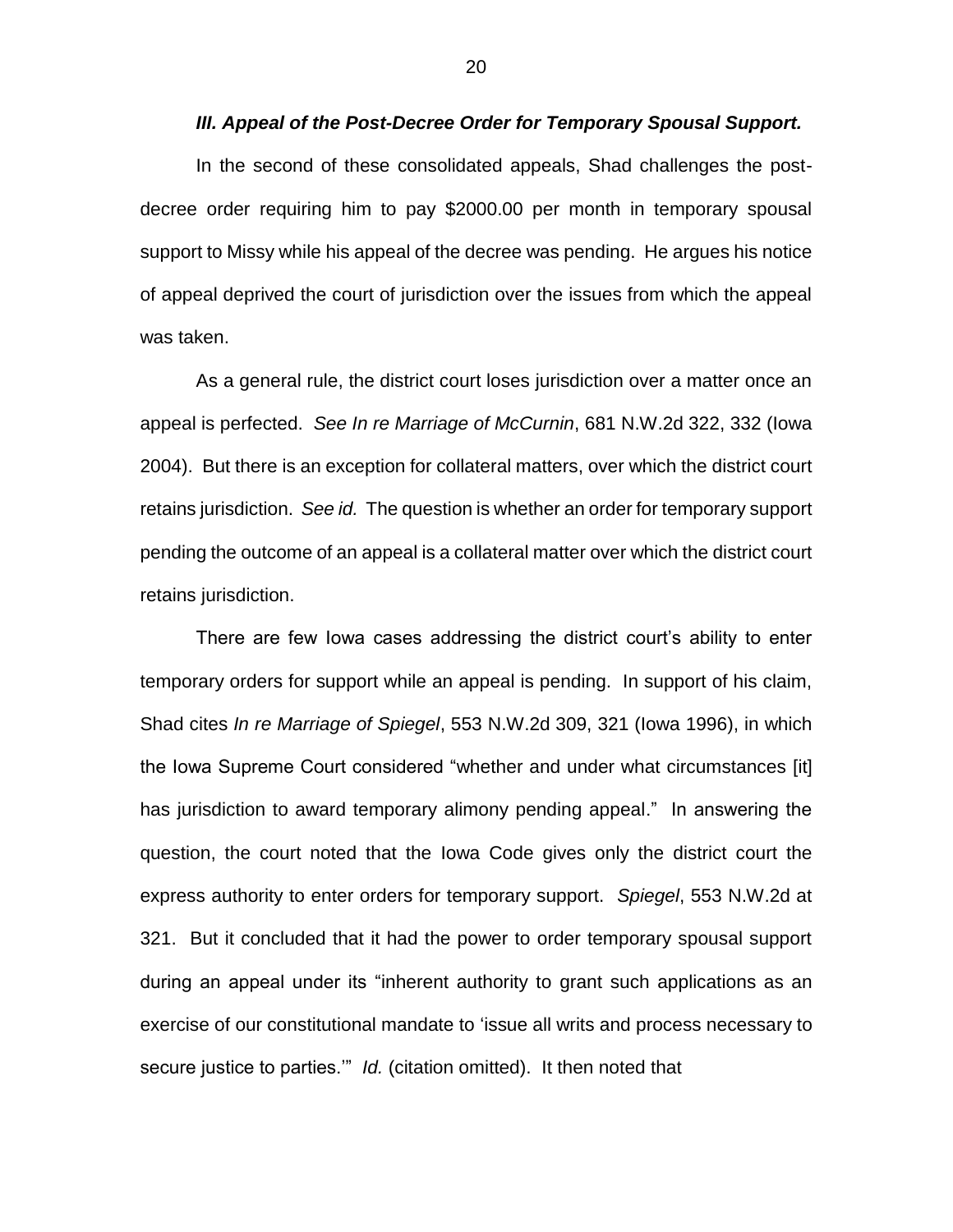the present rule in this state and generally seems to be that after appeal in a divorce or separate maintenance case the trial court has no further jurisdiction over the controversy until some part thereof is remanded for further action. *Accordingly, any further allowances to the wife during pendency of the appeal cannot be made by the trial court but must be made by us.*

*Id.* (quoting *Scheffers v. Scheffers*, 44 N.W.2d 676, 681 (Iowa 1950) (emphasis added)).

In granting an order for temporary support, the district court relied on the supreme court's decision in *McCurnin*, 681 N.W.2d at 332, which was decided after *Spiegel*.But *McCurnin* involved an interim increase in child support during an appeal of an order modifying alimony. 681 N.W.2d at 324. The supreme court held the district court had jurisdiction to do so because it involved a collateral matter and cited *Spiegel* for the proposition that "a party should have the benefit of a supersedeas bond *unless the party seeking temporary support shows a need for the support*." *Id.* at 332 (emphasis added). Because the appellee "proved to the satisfaction of the district court a need for the increased support to pay family expenses," the supreme court affirmed the interim order. *Id*.

Of the cases cited, we find the *Spiegel* holding is the more relevant to this appeal. After Shad appealed the alimony award, the district court had no further jurisdiction over it until remanded. See *Spiegel*, 553 N.W.2d at 321. And once Shad filed a supersedeas bond, the district court could no longer enforce the alimony provision while the matter was on appeal. *See id.* Interim support is available when an appeal is pending only if a party makes an application to the supreme court showing a need for it. The supreme court may address the merits of the application or remand the matter to the district court to rule on it. Because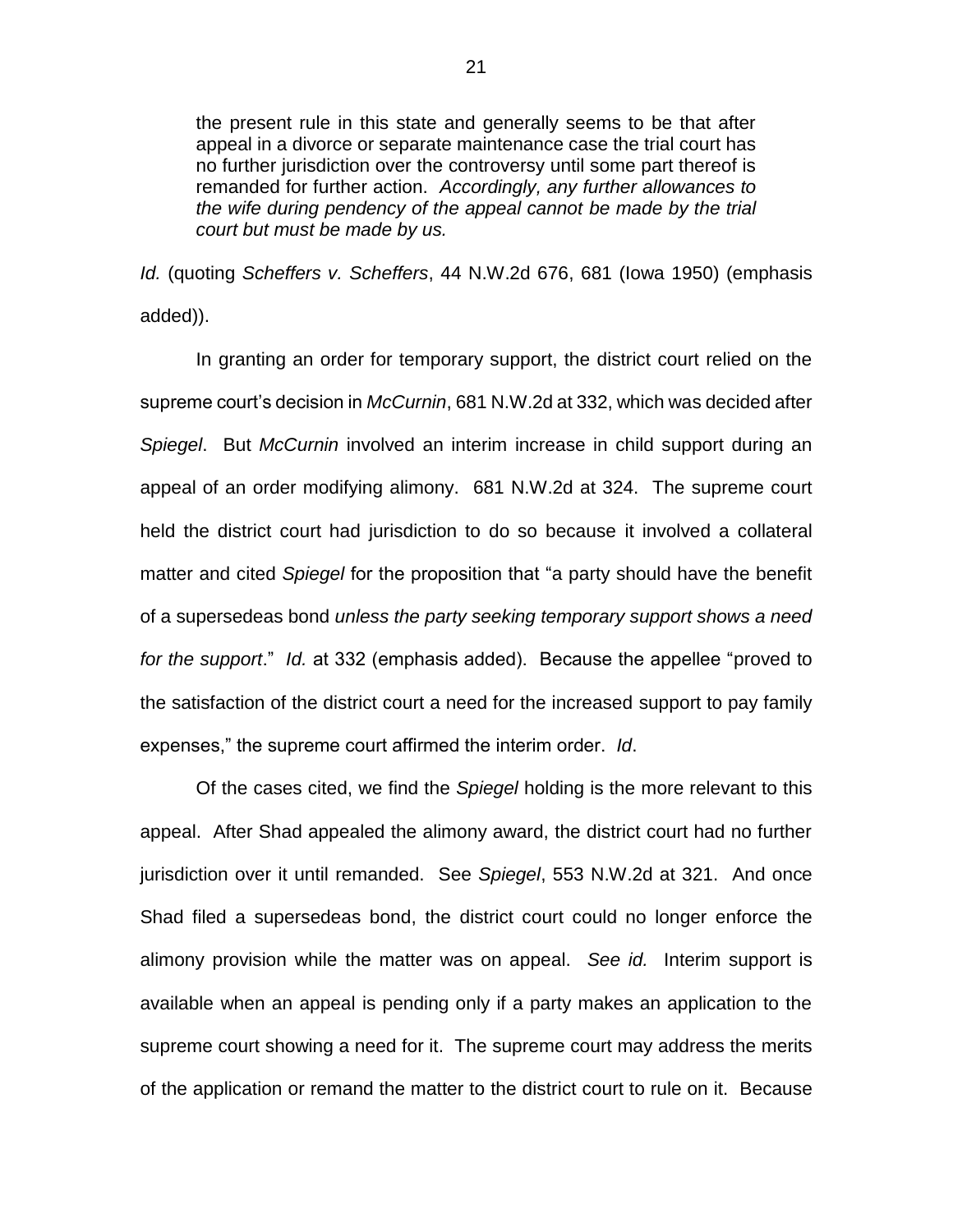the supreme court did not remand the issue of interim support to the district court, it was without jurisdiction to enter the interim support order. But in light of our decision regarding the spousal support awarded in the decree, the court's interim order has no effect on this matter. The decree requires Shad to pay Missy \$3000 per month of spousal support beginning January 1, 2021. Any amount of unpaid spousal support that accrued while the execution of judgment was stayed on supersedeas bond is now owed to Missy.<sup>11</sup>

### *IV. Appellate Attorney Fees.*

Finally, both parties request an award of their appellate attorney fees. Such an award is not a matter of right but rests in our discretion. *In re Marriage of McDermott*, 827 N.W.2d 671, 687 (Iowa 2013). In exercising this discretion, we consider the needs of the party seeking appellate attorney fees, the other party's ability to pay, and the merits of the claims made on appeal. *See id.* Considering these factors, we award Missy \$19,483.75 in appellate attorney fees and \$536.00 in expenses, a total award of \$20,119.75.

### *V. Conclusion.*

 $\overline{a}$ 

We affirm the award of the provisions of the parties' dissolution decree regarding spousal support, an equalization payment, trial attorney fees, and expert witness fees. Because the district court lacked jurisdiction to enter an interim order

<sup>&</sup>lt;sup>11</sup> Although we are of the opinion that the district court was without jurisdiction to enter the temporary order, it is of no consequence in light of our resolution of Shad's appeal of the decree and, therefore, there is no reason to reverse it. *See Sawyer v. Termohlen*, 122 N.W. 924, 926 (Iowa 1909) (affirming in spite of trial court's error in refusing to sustain a temporary writ of injunction because reversal would be of no benefit to appellant).